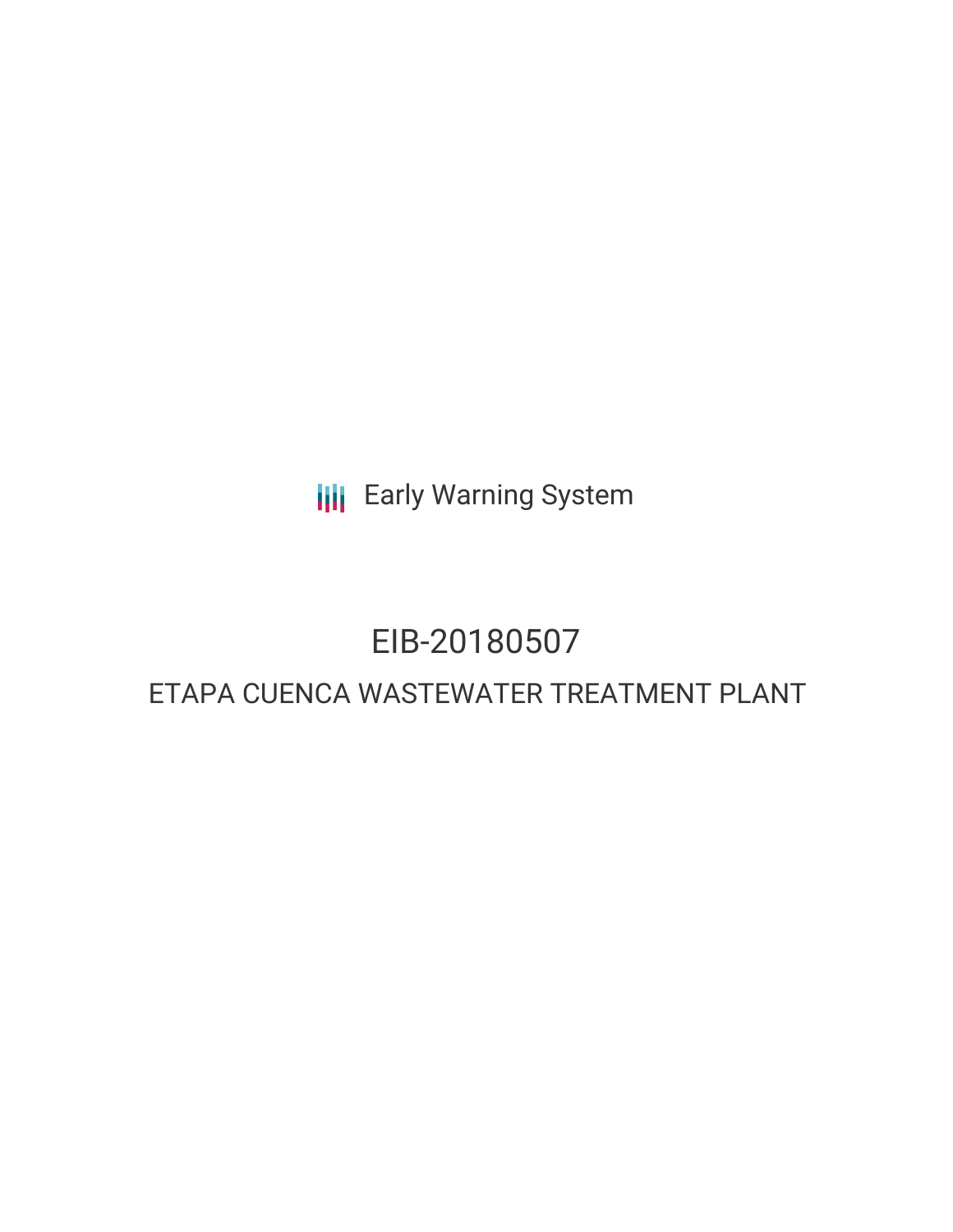

## **Quick Facts**

| Countries                               | Ecuador                                                                                             |
|-----------------------------------------|-----------------------------------------------------------------------------------------------------|
| <b>Specific Location</b>                | Cuenca, Azuay Province                                                                              |
| <b>Financial Institutions</b>           | European Investment Bank (EIB)                                                                      |
| Status                                  | Active                                                                                              |
| <b>Bank Risk Rating</b>                 | U                                                                                                   |
| <b>Borrower</b>                         | EMPRESA PUBLICA MUNICIPAL DE TELECOMUNICACIONES AGUA POTABLE ALCANTARILLADO Y SANEAMIENTO DE CUENCA |
| Sectors                                 | Water and Sanitation                                                                                |
| <b>Investment Type(s)</b>               | Loan                                                                                                |
| Investment Amount (USD)\$ 34.00 million |                                                                                                     |
| <b>Project Cost (USD)</b>               | \$71.00 million                                                                                     |
|                                         |                                                                                                     |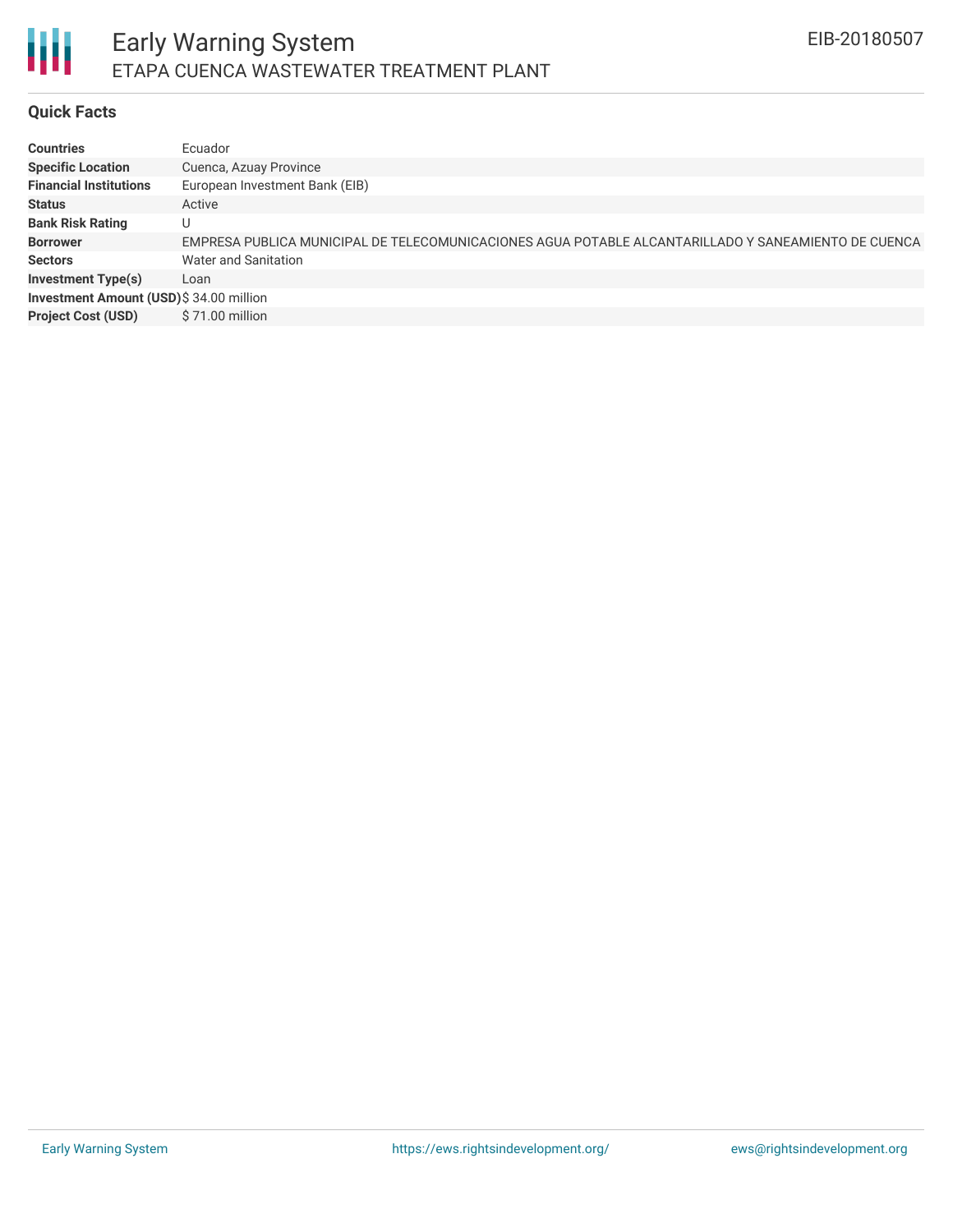

## **Project Description**

The project concerns the construction of a wastewater treatment plant in Guangarcucho, city of Cuenca, Azuay province (Republic of Ecuador).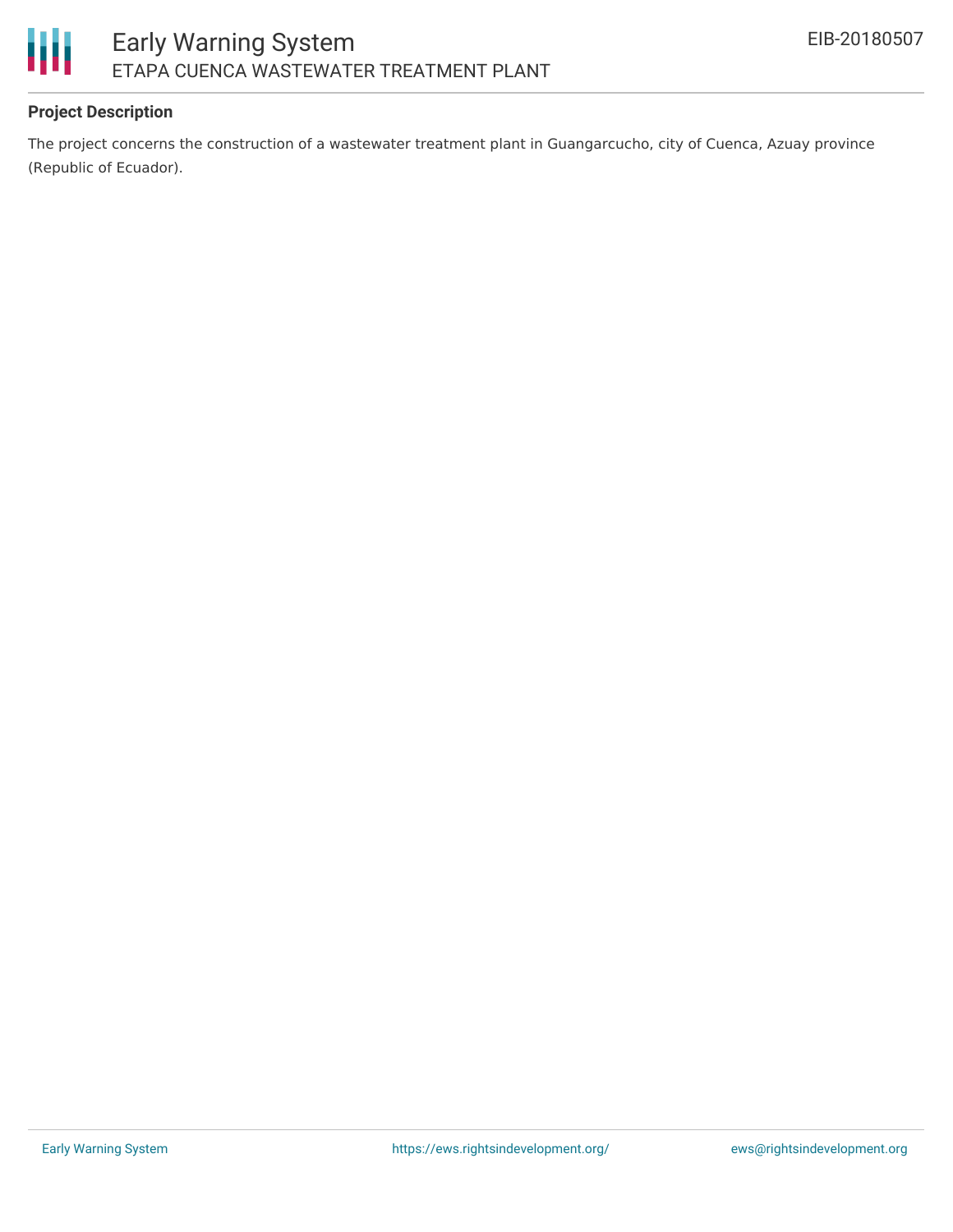# 朋 Early Warning System ETAPA CUENCA WASTEWATER TREATMENT PLANT

#### **Investment Description**

European Investment Bank (EIB)